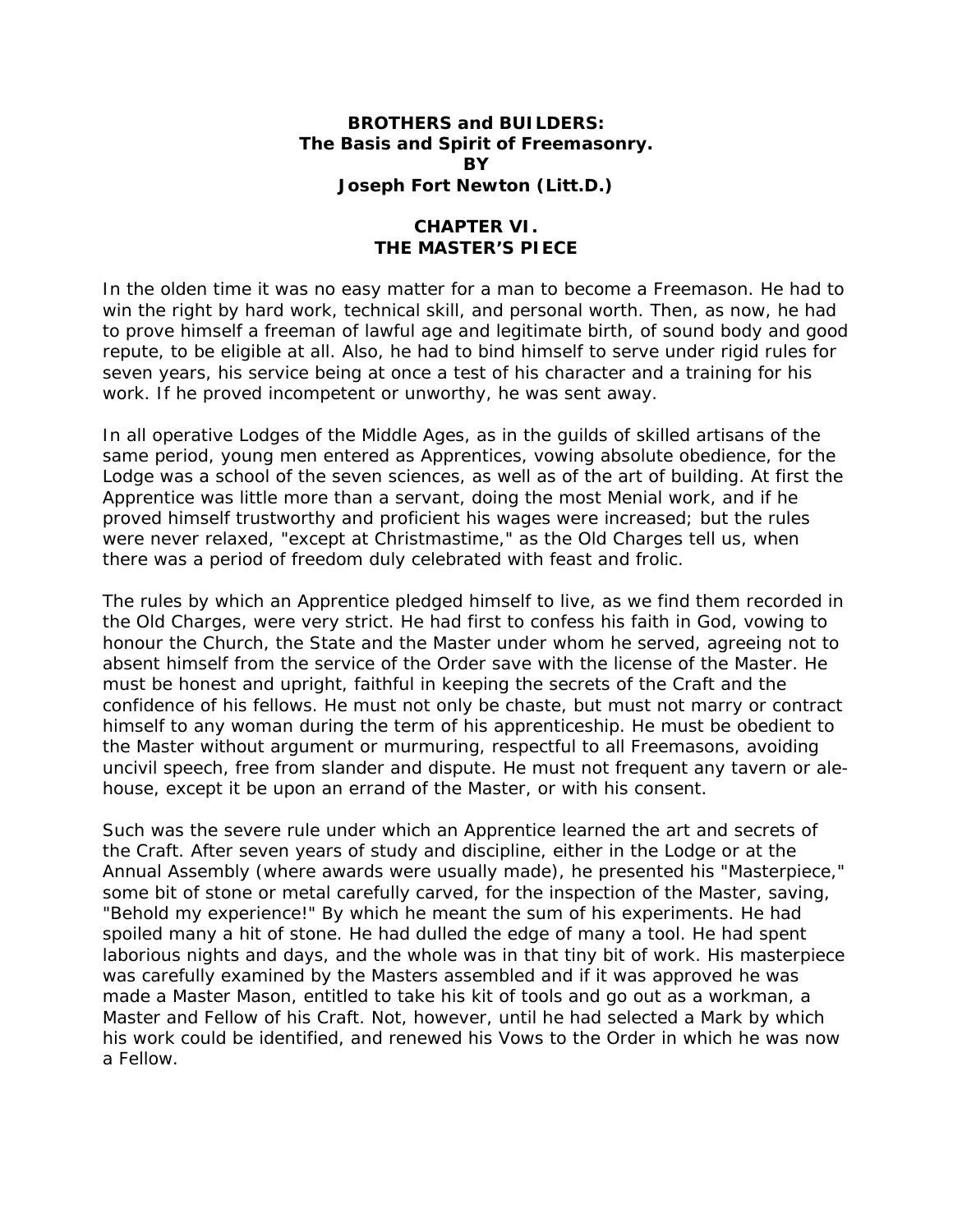The old order was first Apprentice, then Master, then Fellow - mastership being, in the early time, not a degree conferred, but a reward of skill as a workman and of merit as a man. The reversal of the order today is due, no doubt, to the custom of the German Guilds, where a Fellow Craft was required to serve two additional years as a journeyman before becoming a Master. No such custom was known in England. Indeed, the reverse was true, and it was the Apprentice who prepared his masterpiece, and if it was accepted, he became a Master. Having won his mastership, he was entitled to become a Fellow - that is, a peer and Fellow of the Craft which hitherto he had only served. Hence, all through the Old Charges, the order is "Masters and Fellows," but there are signs to show that a distinction was made according to ability and skill.

For example, in the Matthew Cooke MS. we read that it had been "ordained that they who were passing of cunning should be passing honoured," and those less skilled were commanded to call the more skilled "Masters." Then it is added, "They that were less of wit should not be called servant nor subject, but Fellow, for nobility of their gentle blood." After this manner our ancient Brethren faced the fact of human inequality of ability and initiative. Those who were of greater skill held a higher position and were called Masters, while the masses of the Craft were called Fellows. A further distinction must be made between a "Master" and a "Master of the Work," now represented by the Master of the Lodge. Between a Master and the Master of the Work there was no difference, of course, except an accidental one; they were both Masters and Fellows. Any Master could become a Master of the Work provided he was of sufficient skill and had the fortune to be chosen as such either by the employer or the Lodge, or both.

What rite or ritual, if any, accompanied the making of a Master in the old operative Lodges is still a matter of discussion. In an age devoted to ceremonial it is hard to imagine such an important event without its appropriate ceremony, but the details are obscure. But this is plain enough: all the materials out of which the degrees were later developed existed, if not in drama, at least in legend. Elaborate drama would not be necessary in an operative Lodge. Even to-day, much of what is acted out in an American Lodge, is merely recited in an English Lodge. Students seem pretty well agreed that from a very early time there were two ceremonies, or degrees, although, no doubt, in a much less elaborate form than now practiced. As the Order, after the close of the cathedral-building period, passed into its speculative character, there would naturally be many changes and much that was routine in an operative Lodge became ritual in a speculative Lodge.

This is not the time to discuss the origin and development of the Third Degree, except to say that those who imagine that it was an invention fabricated by Anderson and others at the time of the revival of Masonry, in 1717, are clearly wrong. Such a degree could have been invented by anyone familiar with the ancient Mystery Religions; but it could never have been imposed upon the Craft, unless it harmonized with some previous ceremony, or, at least, with ideas, traditions and legends familiar and common to the members of the Craft. That such ideas and traditions did exist in the Craft we have ample evidence. Long before 1717 we hear hints of "The Master's Part," and those hints increase as the office of Master of the Work lost its practical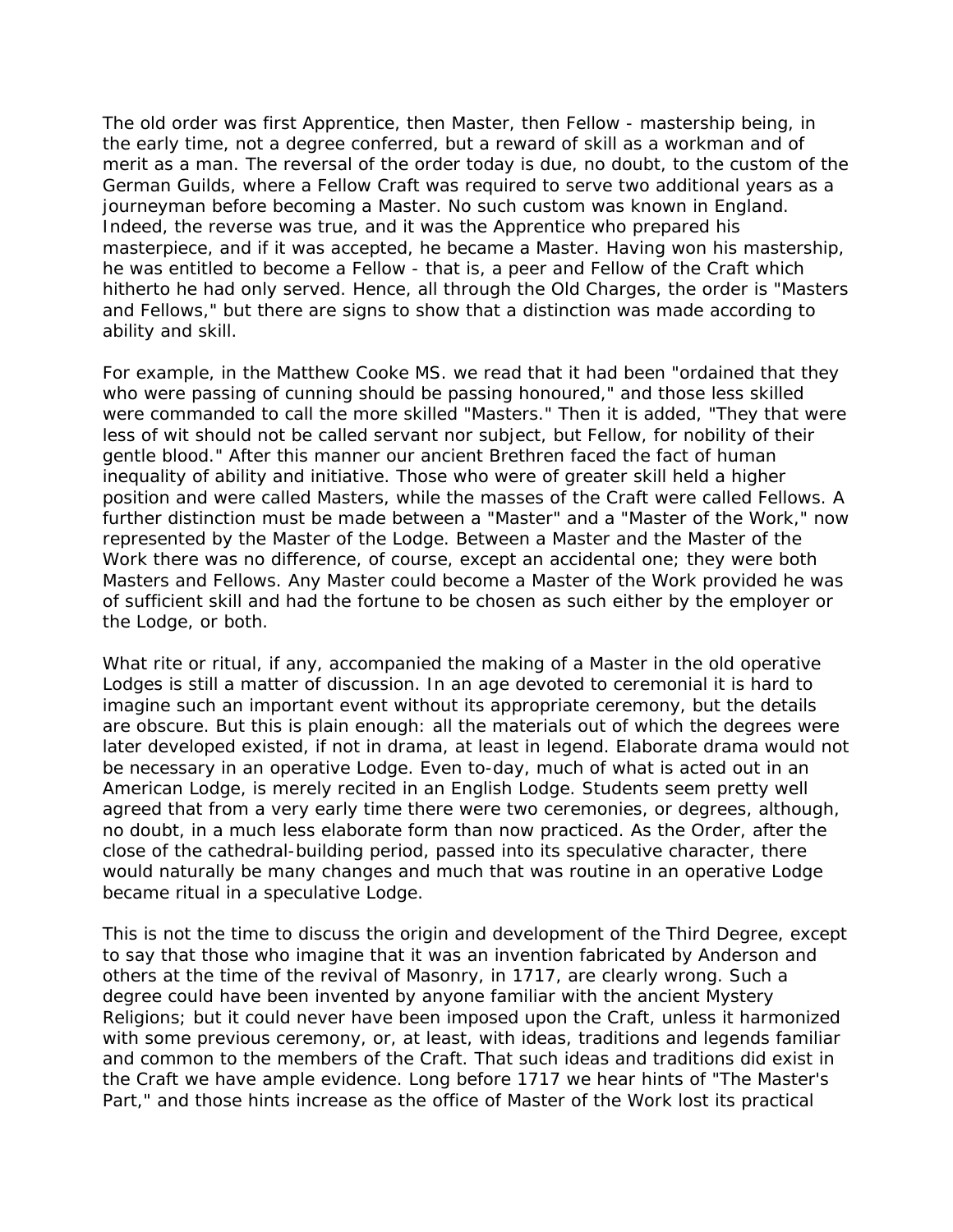aspect after the cathedral-building period. What was the Master's Part? Unfortunately we cannot discuss it in print; but nothing is plainer than that we do not have to go outside of Masonry itself to find the materials out of which all three degrees, as they now exist, were developed.

Masonry was not invented; it grew. To-day it unfolds its wise and good and beautiful truth in three noble and impressive degrees, and no man can take them to heart and not be ennobled and enriched by their dignity and beauty. The first lays emphasis upon that fundamental righteousness without which a man is not a man, but a medley of warring passions - that purification of heart which is the basis alike of life and religion. The Second lays stress upon the culture of the mind, the training of its faculties in the quest of knowledge, without which man remains a child. The Third seeks to initiate us, symbolically, into the eternal life, making us victors over death before it arrives. The First is the Degree of Youth, the Second the Degree of Manhood, the Third the consolation and conquest of Old Age, when the evening shadows fall and the Eternal World and its unknown adventure draw near.

What, then, for each of us to-day, is meant by the Master's Piece? Is it simply a quaint custom handed down from our ancient Brethren, in which we learn how an Apprentice was made a Master of his Craft? It is that indeed, but much more. Unless we have eyes to see a double meaning everywhere in Masonry, a moral application and a spiritual suggestion, we see little or nothing. But if we have eyes to see it is always a parable, an allegory, a symbol, and the Master's Piece of olden time becomes an emblem of that upon which every man is working all the time and everywhere, whether he is aware of it or not-his character, his personality, by which he will be tested and tried at last. Character, as the word means, is something carved, something wrought out of the raw stuff and hard material of life. All we do, all we think, goes into the making of it. Every passion, every aspiration has to do with it. If we are selfish, it is ugly. If we are hateful, it is hideous. William James went so far as to say that just as the stubs remain in the check book, to register the transaction when the check is removed, so every mental act, every deed becomes a part of our being and character. Such a fact makes a man ponder and consider what he is making out of his life, and what it will look like at the end.

Like the Masons of old, apprenticed in the school of life, we work for "a penny a day." We never receive a large sum all at once, but the little reward of daily duties. The scholar, the man of science, attains truth, not in a day, but slowly, little by little, fact by fact. In the same way, day by day, act by act, we make our character, by which we shall stand judged before the Master of all Good Work. Often enough men make such a bad botch of it that they have to begin all over again. The greatest truth taught by religion is the forgiveness of God, which erases the past and gives another chance. All of us have spoiled enough material, dulled enough tools and made enough mistakes to teach us that life without charity is cruel and bitter.

Goethe, a great Mason, said that talent may develop in solitude, but character is created in society. It is the fruit of fellowship. Genius may shine aloof and alone, like a star, but goodness is social, and it takes two men and God to make a brother. In the Holy Book which lies open on our altar we read: "No man liveth unto himself; no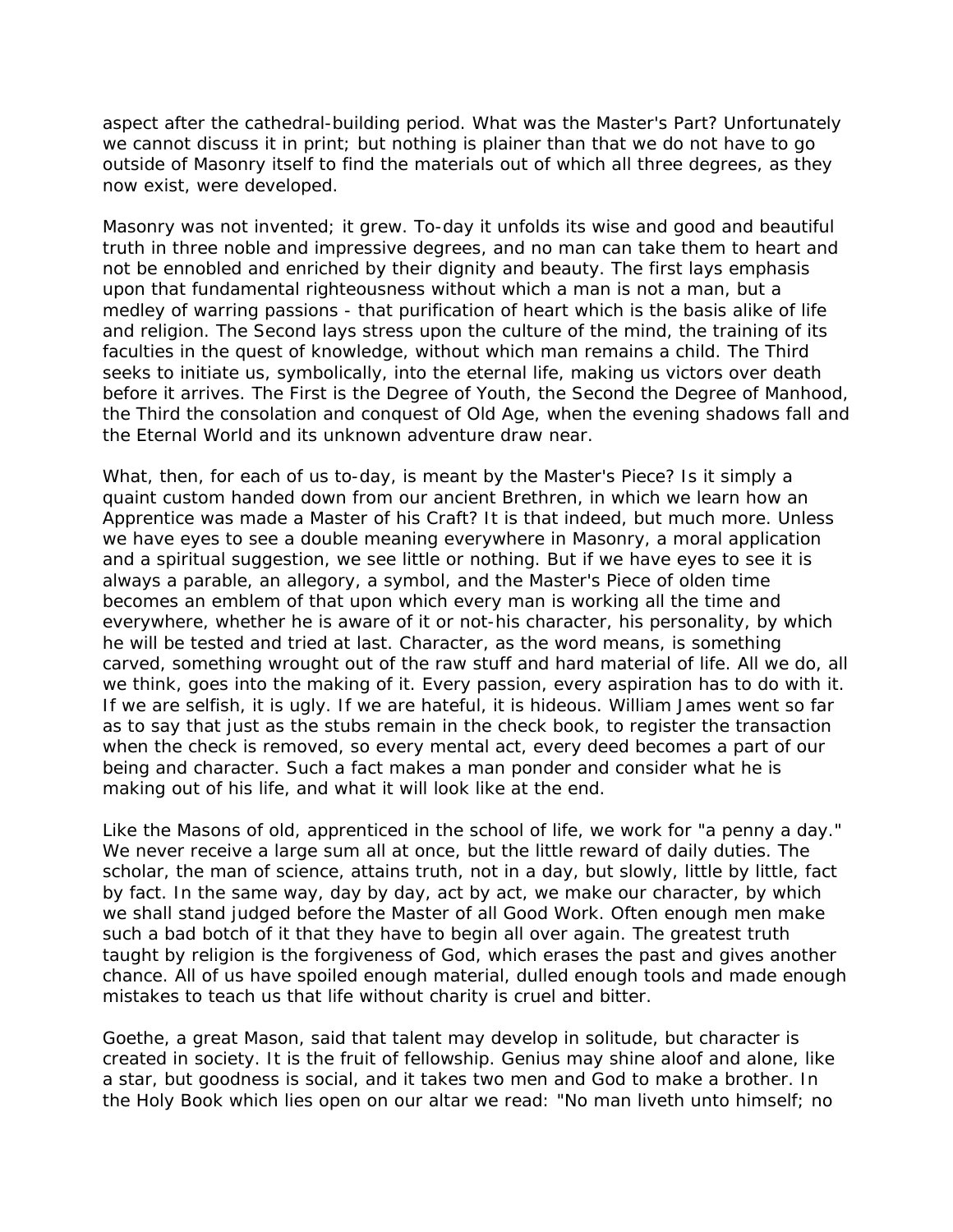man dieth unto himself." We are tied together, seeking that truth which none may learn for another, and none may learn alone. If evil men can drag us down, good men can lift us up. No one of us is strong enough not to need the companionship of good men and the consecration of great ideals. Here lies, perhaps, the deepest meaning and value of Masonry; it is a fellowship of men seeking goodness, and to yield ourselves to its influence, to be drawn into its spirit and quest, is to be made better than ourselves.

Amid such influences each of us is making his Master's Piece. God is all the time refining, polishing, with strokes now tender, now terrible. That is the meaning of pain, sorrow, death. It is the chisel of the Master cutting the rough stone. How hard the mallet strikes, but the stone becomes a pillar, an arch, perhaps an altar emblem. "Him that overcometh, I will make a pillar in the temple of my God." The masterpiece of life, at once the best service to man and the fairest offering to God, is a pure, faithful, heroic, beautiful Character.

> "Oh! the Cedars of Lebanon grow at our door, And the quarry is sunk at our gate; And the ships out of Ophir, with golden ore, For our summoning mandate wait; And the word of a Master Mason May the house of our soul create!

> "While the day hath light let the light be used, For no man shall the night control! Or ever the silver cord be loosed, Or broken the golden bowl, May we build King Solomon's Temple In the true Masonic Soul!"

## **CHAPTER VII THE RITE OF DESTITUTION**

NOTHING in Freemasonry is more beautiful in form or more eloquent in meaning than the First Degree. Its simplicity and dignity, its blend of solemnity and surprise, as well as its beauty of moral truth, mark it as a little masterpiece. Nowhere may one hope to find a nobler appeal to the native nobilities of man. What we get out of Freemasonry, as of anything else depends upon our capacity, and our response to its appeal; but it is hard to see how any man can receive the First Degree and pass out of the Lodge room quite the same man as when he entered it.

What memories come back to us when we think of the time when we took our first step in Freemasonry. We had been led, perhaps, by the sly remarks of friends to expect some kind of horseplay, or the riding of a goat; but how different it was in reality. Instead of mere play-acting we discovered, by contrast, a ritual of religious faith and moral law, an allegory of life and a parable of those truths which lie at the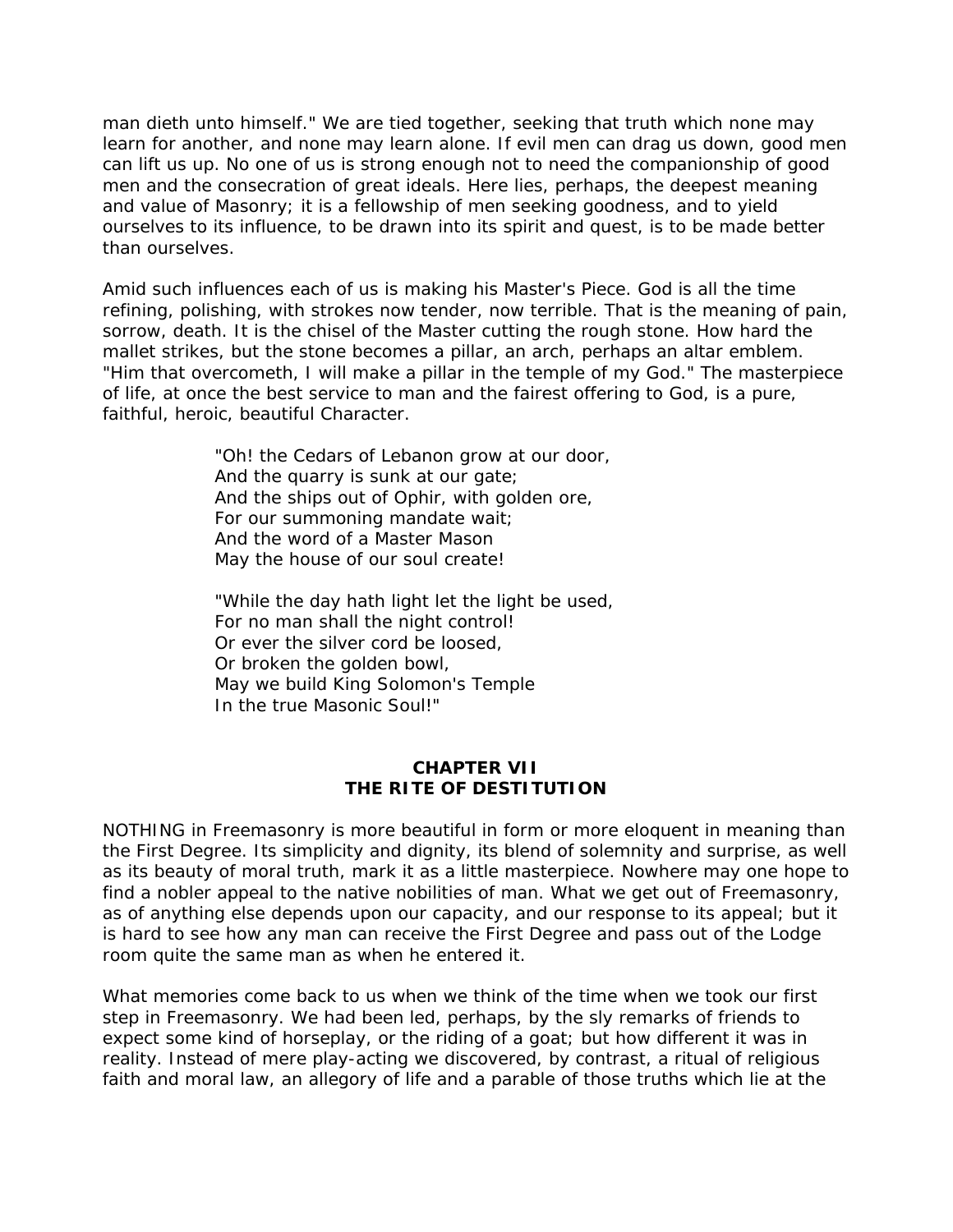foundations of manhood. Surely no man can ever forget that hour when, vaguely or clearly, the profound meaning of Freemasonry began slowly to unfold before his mind.

The whole meaning of initiation, of course, is an analogy of the birth, awakening and growth of the soul; its discovery of the purpose of life and the nature of the world in which it is to be lived. The Lodge is the world as it was thought to be in the olden time, with its square surface and canopy of sky, its dark North and its radiant East; its centre an Altar of obligation and prayer. The initiation, by the same token, is our advent from the darkness of prenatal gloom into the light of moral truth and spiritual faith, out of lonely isolation into a network of fellowships and relationships, out of a merely physical into a human and moral order. The cable tow, by which we may be detained or removed should we be unworthy or unwilling to advance, is like the cord which joins a child to its mother at birth. Nor is it removed until, by the act of assuming the obligations and fellowships of the moral life, a new, unseen tie is spun and woven in the heart, uniting us, henceforth, by an invisible bond, to the service of our race in its moral effort to build a world of fraternal goodwill.

Such is the system of moral philosophy set forth in symbols to which the initiate is introduced, and in this light each emblem, each incident, should be interpreted. Thus Freemasonry gives a man at a time when it is most needed, if he be young, a noble, wise, time-tried scheme of thought and moral principle by which to read the meaning of the world and his duty in it. No man may hope to see it all at once, or once for all, and it is open to question whether any man lives long enough to think it through - for, like all simple things, it is deep and wonderful. In the actuality of the symbolism a man in the first degree of Freemasonry, as in the last, accepts the human situation, enters a new environment, with a new body of motive and experience. In short, he assumes his real vocation in the world and vows to live by the highest standard of values.

Like every other incident of initiation, it is in the light of the larger meanings of Freemasonry that we must interpret the Rite of Destitution. At a certain point in his progress every man is asked for a token of a certain kind, to be laid up in the archives of the Lodge as a memorial of his initiation. If he is "duly and truly prepared" he finds himself unable to grant the request. Then, in one swift and searching moment, he realizes - perhaps for the first time in his life - what it means for a man to be actually destitute. For one impressive instant, in which many emotions mingle, he is made to feel the bewilderment, if not the humiliation, which besets one who is deprived of the physical necessities of life upon which, far more than we have been wont to admit, both the moral and social order depend. Then, by a surprise as sudden as before, and in a manner never to be forgotten, the lesson of the Golden Rule is taught - the duty of man to his fellow in dire need. It is not left to the imagination, since the initiate is actually put into the place of the man who asks his aid, making his duty more real and vivid.

At first sight it may seem to some that the lesson is marred by the limitations and qualifications which follow; but that is only seeming. Freemasons are under all the obligations of humanity, the most primary of which is to succor their fellow men in desperate plight. As Mohammed long ago said, the end of the world has come when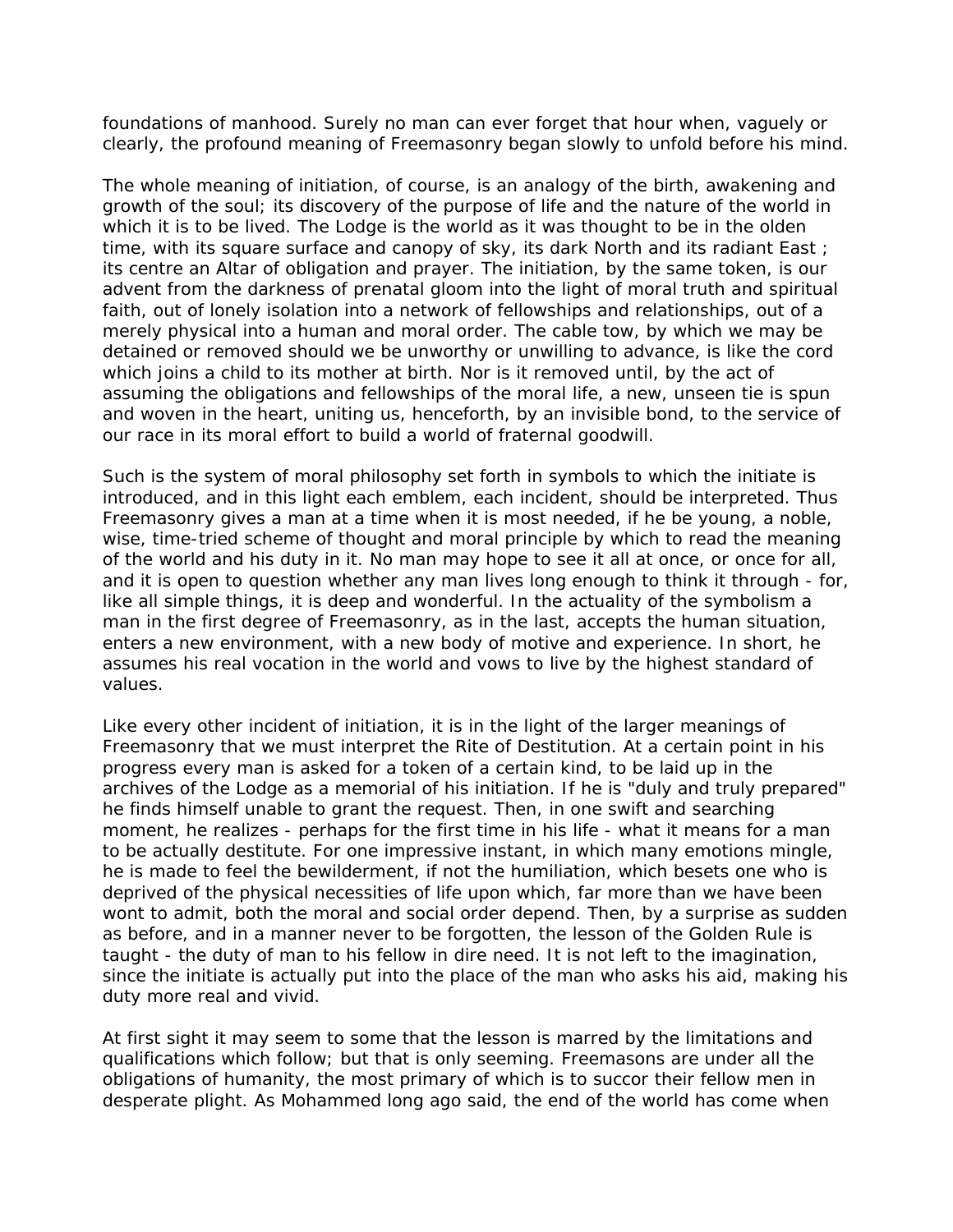man will not help man. But we are under special obligations to our Brethren of the Craft, as much by the promptings of our hearts as by the vows we have taken. Such a principle, so far from being narrow and selfish, has the endorsement of the Apostle Paul in his exhortations to the early Christian community. In the Epistle to the Ephesians we read: "As we have therefore opportunity, let us do good unto all men, especially unto them who are of the household of faith." It is only another way of saying that "charity begins at home," and for Masons the home is the Lodge.

So, then, the destitute to which this Rite refers, and whose distress the initiate is under vows to relieve, as his ability may permit, are a definite and specific class. They are not to be confused with those who are poverty stricken by reason of criminal tendencies or inherent laziness. That is another problem, in the solution of which Masons will have their share and do their part - a very dark problem, too, which asks for both patience and wisdom. No, the needy which this Rite requires that we aid are "all poor, distressed, worthy Masons, their widows and orphans"; that is, those who are destitute through no fault of their own, but as the result of untoward circumstance. They are those who, through accident, disease or disaster, have become unable, however willing and eager, to meet their obligations. Such are deserving of charity in its true Masonic sense, not only in the form of financial relief, but also in the form of companionship, sympathy and love. If we are bidden to be on our guard against impostors, who would use Masonry for their own ends, where there is real need our duty is limited only by our ability to help, without injury to those nearest to us.

A church, if it be worthy of the name, opens its doors to all kinds and conditions of folk, rich and poor alike, the learned and the unlearned. But a Lodge of Masons is different, alike in purpose and function. It is made up of picked men, selected from among many, and united for unique ends. No man ought to be allowed to enter the Order unless he is equal to its demands, financially as well as mentally and morally, able to pay its fees and dues, and to do his part in its work of relief. Yet no set of men, however intelligent and strong, are exempt from the vicissitudes and tragedies of life. Take, for example, Anthony Sayer, the first Grand Master of the Grand Lodge of England. Towards the end of his life he met with such reverses that he became Tyler of Old King's Arms Lodge, No. 28, and it is recorded that he was assisted "out of the box of this Society." Such a misfortune, or something worse, may overtake any one of us, without warning or resource.

Disasters of the most appalling kind befall men every day, leaving them broken and helpless. How often have we seen a noble and able man suddenly smitten down in mid life, stripped not only of his savings but of his power to earn, as the result of some blow no mortal wit could avert. There he lies, shunted out of active life when most needed and most able and willing to serve. Life may any day turn Ruffian and strike one of us such a blow, disaster following fast and following faster, until we are at its mercy. It is to such experiences that the Rite of Destitution has reference, pledging us to aid as individuals and as Lodges; and we have a right to be proud that our Craft does not fail in the doing of good. It is rich in benevolence, and it knows how to hide its labors under the cover of secrecy, using its privacy to shield itself and those whom it aids.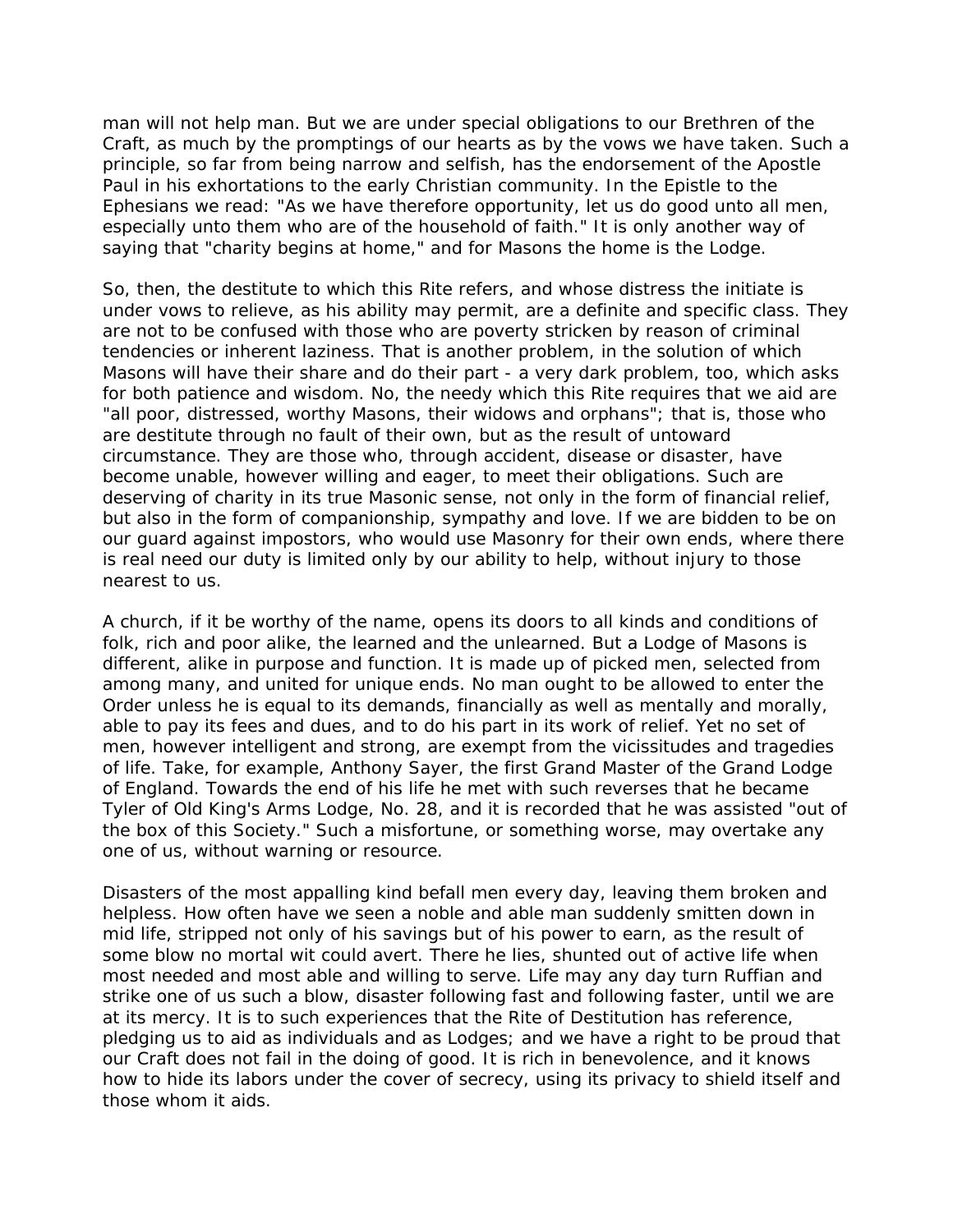Yet we are very apt, especially in large Lodges, or in the crowded solitude of great cities, to lose the personal touch, and let our charity fall to the level of a cold, distant almsgiving. When this is so charity becomes a mere perfunctory obligation, and a Lodge has been known to vote ten dollars for the relief of others and fifty dollars for its own entertainment!

There is a Russian story in which a poor man asked aid of another as poor as himself: "Brother, I have no money to give you, but let me give you my hand," was the reply. "Yes, give me your hand, for that, also, is a gift more needed than all others," said the first; and the two forlorn men clasped hands in a common need and pathos. There was more real charity in that scene than in many a munificent donation made from a sense of duty or pride.

Indeed, we have so long linked charity with the giving of money that the word has well nigh lost its real meaning. In his sublime hymn in praise of charity, in the thirteenth chapter of First Corinthians, St. Paul does not mention money at all, except to say "and although I bestow all my goods to feed the poor, and have not charity, it profiteth me nothing." Which implies that a man may give all the money he possesses and yet fail of that Divine grace of Charity. Money has its place and value, but it is not everything, much less the sum of our duty, and there are many things it cannot do. A great editor sent the following greeting at the New Year:-

" Here is hoping that in the New Year there will be nothing the matter with you that money cannot cure. For the rest, the law and the prophets contain no word of better rule for the health of the soul than the adjuration: Hope thou a little, fear not at all, and love as much as you can."

Surely it was a good and wise wish, if we think of it, because the things which money cannot cure are the ills of the spirit, the sickness of the heart, and the dreary, dull pain of waiting for those who return no more. There are hungers which gold cannot satisfy, and blinding bereavements from which it offers no shelter. There are times when a hand laid upon the shoulder, "in a friendly sort of way," is worth more than all the money on earth. Many a young man fails, or makes a bad mistake, for lack of a brotherly hand which might have held him up, or guided him into a wiser way.

The Rite of Destitution! Yes, indeed; but a man may have all the money he needs, and yet be destitute of faith, of hope, of courage; and it is our duty to share our faith and courage with him. To fulfill the obligations of this Rite we must give not simply our money, but ourselves, as Lowell taught in "The Vision of Sir Launfal, " writing in the name of a Great Brother who, though he had neither home nor money, did more good to humanity than all of us put together - and who still haunts us like the dream of a Man we want to be.

"The Holy Supper is kept indeed, In what so we share with another's need; Not that which we give, but what we share, For the gift without the giver is bare; Who bestows himself with his alms feeds three: Himself, his hungering neighbour, and Me!"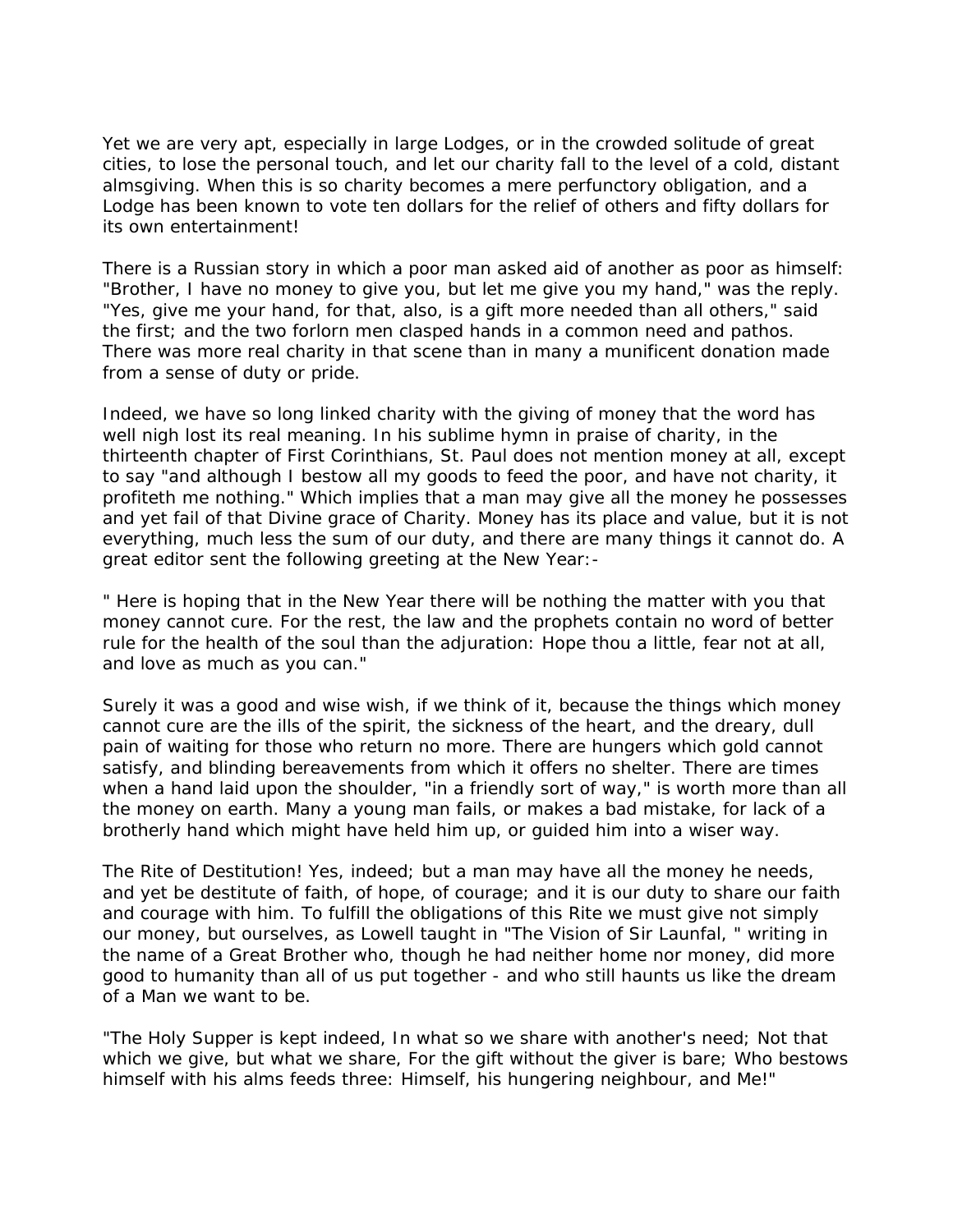## **CHAPTER VIII. THE INN OF YEAR'S END**

Our Ancient Brethren were Pilgrims as well as Builders; and so are we. The idea of life as a journey runs all through the symbolism of Freemasonry, and to forget that truth is to lose half its beauty. Initiation itself is a journey from the West to the East in quest of that which was lost. The reason why a man becomes a Master Mason is that he may travel in foreign countries, work and receive the wages of a Master.

What is symbolism with us was the actual life of Masons in days of old. An Apprentice presented his masterpiece, and if it was approved, he was made a Master and Fellow. He could then take his kit of tools and journey wherever his work called him, a Freemason - free, that is, as distinguished from a Guild Mason, who was not allowed to work beyond the limits of his city. Thus he journeyed from Lodge to Lodge, from land to land, alone, or in company with his fellows, stopping at inns betimes to rest and refresh himself. Sometimes, as Hope describes in his Essay on Architecture, a whole Lodge travelled together, a band of pilgrim builders.

Like our Brethren in the olden time, we too are pilgrims - life a journey, man a traveller - and each of the Seven Ages is neighbour to the rest; and so the poets of all peoples have read the meaning of life, as far back as we can go. It is a long road we journey together, but there are inns along the way, kept by Father Time, in which we may take lodging for the night, and rest and reflect - like the Inn of Year's End, at which we arrive this month, in which there is goodly company, and much talk of the meaning of the journey and the incidents of the road.

Yes, the winding road is a symbol of the life of man true to fact. Once we are aware of ourselves as pilgrims on a journey, then the people and the scenes about us reveal their meaning and charm. If we forget that life is a Pilgrim's Progress, we have no clue at all to an understanding of it. Strangely enough, when we settle down to be citizens of this world, the world itself becomes a riddle and a puzzle. By the same token, the greatest leaders of the race are the men in whom the sense of being pilgrims and sojourners on the earth is the most vivid. It is the strangers in the world, the manifest travellers to a Better Country, who get the most out of life, because they do not try to build houses of granite when they only have time to pitch a tent, or turn in at an inn.

In the friendly air of the Inn of Year's End, where we make merry for to-night, there is much congratulation upon so much of the journey safely done, and much wellwishing for the way that lies ahead. Also, there is no end of complaint at the aches and ills, the upsets and downfalls, of the road. All kinds of faiths and philosophies mingle, and there is no agreement as to the meaning or goal of the journey. Some think life a great adventure, others hold it to be a nuisance. Many agree with the epitaph of the poet Gay in Westminster Abbey:-

"Life is a jest, and all things show it: I thought so once, and now I know it."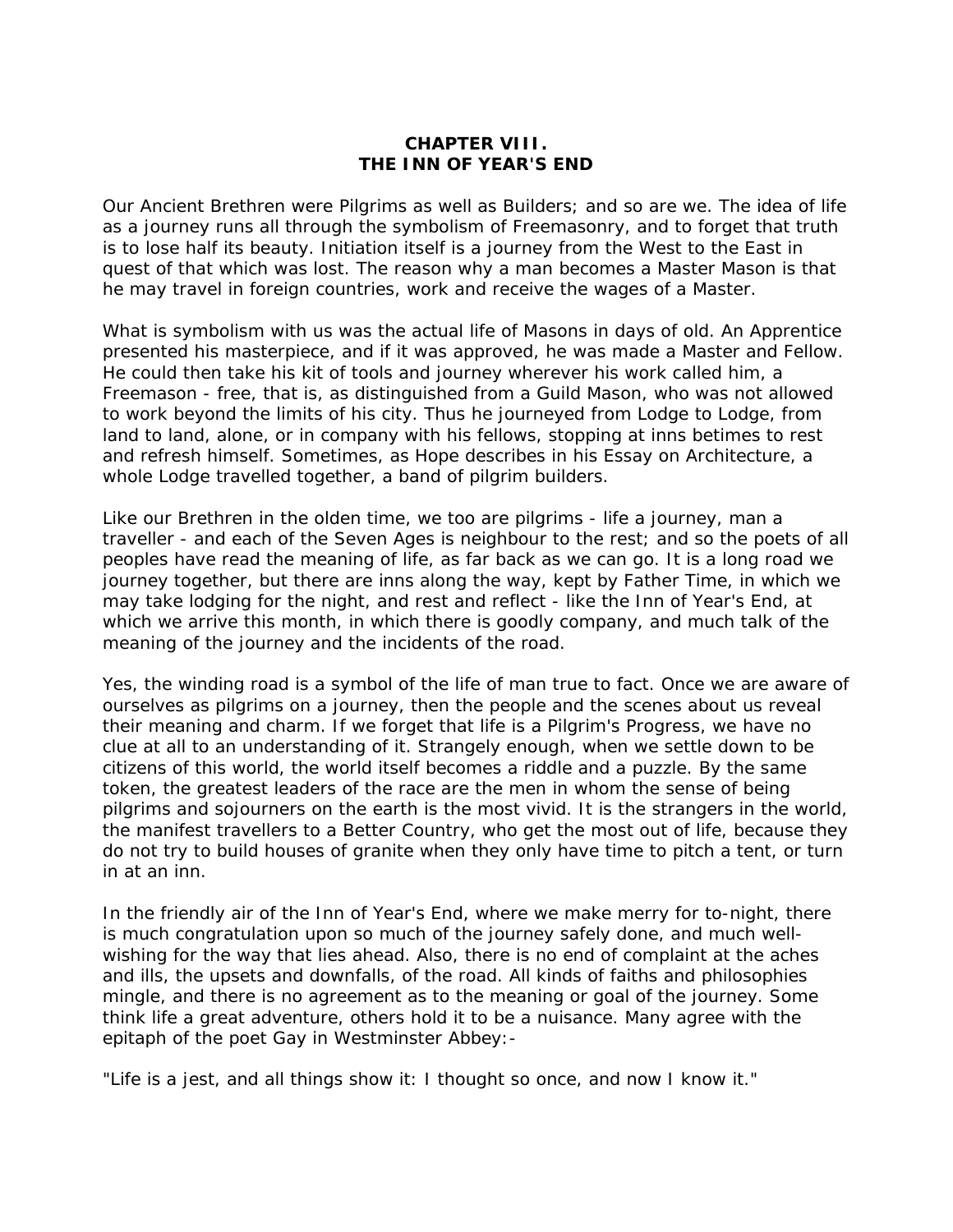But a Mason, if he has learned the secret of his Craft, knows that life is not a jest, but a great gift, "a little holding lent to do a mighty labor." He agrees with a greater and braver poet who said :

"Away with funeral music - set The pipe to powerful lips - The cup of life's for him that drinks, And not for him that sips."

At the end of an old year and the beginning of a new, we can see that it simplifies life to know that we are pilgrims in a pilgrim world. When a man starts on a journey he does not take everything with him, but only such things as he really needs. It is largely a matter of discrimination and transportation. To know what to take and what to leave is one of the finest arts. It asks for insight, judgment, and a sense of values. One reason why the race moves so slowly is that it tries to take too much with it, weighing itself down with useless rubbish which ought to be thrown aside. Much worthless luggage is carted over the hills and valleys of history, hindering the advance of humanity. It is so in our own lives. Men stagger along the road with acres of land on their backs, and houses and bags of money. Others carry old hates, old grudges, old envies and disappointments, which wear down their strength for nothing. At the end of the year it is wise to unpack our bundle and sort out the things we do not need - throwing the useless litter out the window or into the fire.

How much does a man really need for his journey? If the wisdom of the ages is to be believed, the things we actually need are few, but they are very great. "There abideth Faith, Hope, and Love, these three; and the greatest of these is Love." Brotherly Love, Relief, and Truth, to which let us add Courage, which is the root of every virtue and the only security - what more do we need? In a world where the way is often dim, the road rough, and the weather stormy, we have time only to love and do good. Hate is the worst folly. After all, what do we ask of life, here or hereafter, but leave to love, to serve, to commune with our fellows, with ourselves, with the wonderful world in which we live, and from the lap of earth to look up into the face of God ? Neither wealth nor fame can add anything worth while.

The human procession is endlessly interesting, made up of all kinds of folk - quaint, fantastic, heroic, ignoble, joyous, sorrowful, ridiculous and pathetic - some marching, some straggling through the world. There are Greathearts who patrol the road, and angels who walk with us in disguise - angels, we know them to be, because they believe in us when we do not believe in ourselves, and thus make us do our best. And there are skulkers who shirk every danger and wander to no purpose, like the tramp in a western village who, when asked if he was a traveller, replied :-

"Yep, headed south this trip; Memphis maybe, if I don't lay off sooner. I suppose I'm what you call a bum, partner; but I ain't as bad as some of 'em. I've been hitting the road fer quite a spell, nigh forty years; but I hold a feller has a right to live the way he wants to as long as he lets other folks alone. Anyway, I've had a heap of fun. Oh yes, I might have settled down and got married and raised a lot of kids I couldn't atook care of, same as a lot of fellers. But I didn't. They say kids come from heaven, so I jest thought I'd leave mine stay there. It keeps me a-hustlin' to look after myself,